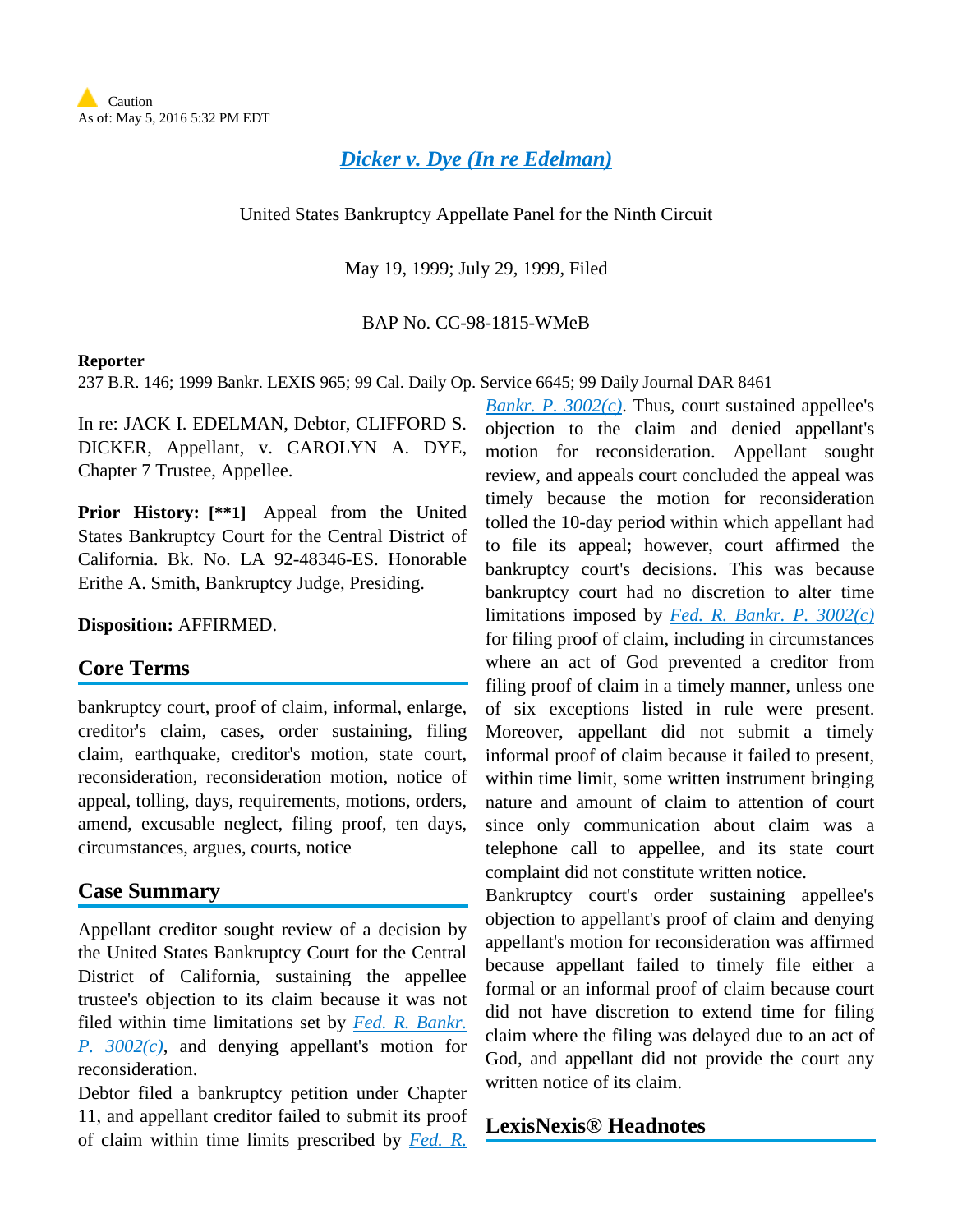Bankruptcy Law > Procedural Matters > General **Overview** 

Bankruptcy Law > Procedural Matters > Judicial Review > General Overview

Bankruptcy Law > Procedural Matters > Judicial Review > Jurisdiction

*HN1* The timeliness of an appeal is a jurisdictional issue to be determined by the panel sua sponte.

Bankruptcy  $Law > Claims > Proof of$ Claim > Content, Evidence & Form

Bankruptcy Law > Procedural Matters > Judicial Review > General Overview

Bankruptcy Law > ... > Judicial Review > Standards of Review > De Novo Standard of Review

Civil Procedure > Appeals > Standards of Review > De Novo Review

*HN2* The existence of discretion to enlarge filing periods and the existence of an informal proof of claim are questions of law to be reviewed de novo.

Bankruptcy Law > Procedural Matters > Judicial Review > General Overview

Bankruptcy Law > ... > Judicial Review > Standards of  $\text{Review} > \text{A}$  huse of Discretion

Civil Procedure > Judgments > Relief From Judgments > Altering & Amending Judgments

*HN3* Denial of a motion for reconsideration is reviewed for abuse of discretion.

Bankruptcy Law > Procedural Matters > General **Overview** 

Bankruptcy Law > Procedural Matters > Jurisdiction > General Overview

*HN4* Federal courts are under an independent obligation to examine their own jurisdiction even when the parties do not contest it.

Bankruptcy Law > Case Administration > Notice

Bankruptcy Law > Procedural Matters > Judicial Review > General Overview

Bankruptcy Law > Procedural Matters > Judicial Review > Bankruptcy Appeals Procedures

Governments > Legislation > Statute of Limitations > Time Limitations

*HN5* Pursuant to *[Fed. R. Bankr. P. 8002\(a\)](http://advance.lexis.com/api/document?collection=statutes-legislation&id=urn:contentItem:4YF7-GW11-NRF4-41Y5-00000-00&context=1000516)*, a notice of appeal must be filed within 10 days from entry of the order under appeal.

Bankruptcy Law > Case Administration > Notice

Bankruptcy Law > Procedural Matters > Judicial Review > General Overview

Bankruptcy Law > Procedural Matters > Judicial Review > Bankruptcy Appeals Procedures

Civil Procedure > ... > Pleadings > Amendment of Pleadings > General Overview

Civil Procedure > Judgments > Entry of Judgments > General Overview

Civil Procedure > Judgments > Relief From Judgments > General Overview

Civil Procedure > Judgments > Relief From Judgments > Motions for New Trials

Civil Procedure > Judgments > Relief From Judgments  $>$  Altering  $&$  Amending Judgments

Civil Procedure > Appeals > Reviewability of Lower Court Decisions > Timing of Appeals

*HN6* Pursuant to *[Fed. R. Bankr. P. 8002\(b\)](http://advance.lexis.com/api/document?collection=statutes-legislation&id=urn:contentItem:4YF7-GW11-NRF4-41Y5-00000-00&context=1000516)*, the time within which to file a notice of appeal is tolled by the timely filing of certain motions. Under such circumstances, the time for filing a notice of appeal is 10 days from entry of the order disposing of the tolling motion. The motions that operate to toll the time within which to appeal are set forth in *[rule](http://advance.lexis.com/api/document?collection=statutes-legislation&id=urn:contentItem:4YF7-GW11-NRF4-41Y5-00000-00&context=1000516)  [8002\(b\)](http://advance.lexis.com/api/document?collection=statutes-legislation&id=urn:contentItem:4YF7-GW11-NRF4-41Y5-00000-00&context=1000516)* which states that: (1) a motion to amend or make additional findings of fact under rule 7052, whether or not granting the motion would alter the judgment; (2) a motion to alter or amend the judgment under rule 9023; (3) a motion for a new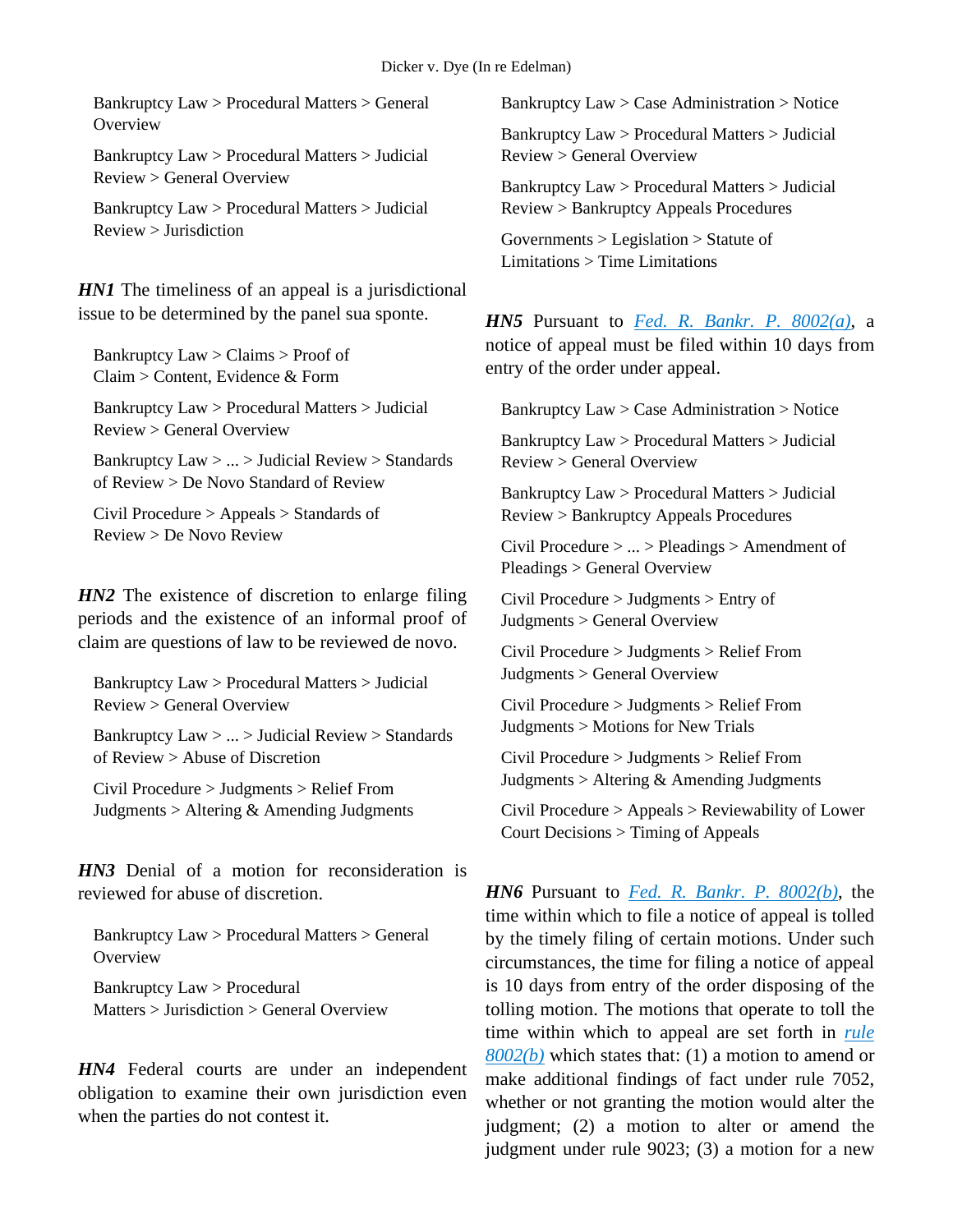trial under rule 9023; or (4) a motion for relief under rule 9024 if the motion is filed no later than 10 days after the entry of judgment.

Bankruptcy Law > Claims > Reconsideration of Claim Allowance

Bankruptcy Law > Procedural Matters > Judicial Review > General Overview

Civil Procedure > Pleading & Practice > Motion Practice > General Overview

Civil Procedure > Pleading & Practice > Motion Practice > Time Limitations

Civil Procedure > ... > Pleadings > Amendment of Pleadings > General Overview

Civil Procedure > Judgments > Relief From Judgments > Altering & Amending Judgments

*HN7* A motion for reconsideration under *[Fed. R.](http://advance.lexis.com/api/document?collection=statutes-legislation&id=urn:contentItem:4YF7-GT91-NRF4-40PK-00000-00&context=1000516)  [Bankr. P. 3008](http://advance.lexis.com/api/document?collection=statutes-legislation&id=urn:contentItem:4YF7-GT91-NRF4-40PK-00000-00&context=1000516)* is equivalent to a motion to alter or amend a judgment under rule 9023 within the meaning of *[rule 8002\(b\)\(2\)](http://advance.lexis.com/api/document?collection=statutes-legislation&id=urn:contentItem:4YF7-GW11-NRF4-41Y5-00000-00&context=1000516)*.

Bankruptcy Law > Claims > Proof of Claim > Effects & Procedures

*HN8* The time within which proofs of claim must be filed in Chapter 7 cases is governed by *[Fed. R.](http://advance.lexis.com/api/document?collection=statutes-legislation&id=urn:contentItem:4YF7-GMP1-NRF4-41HD-00000-00&context=1000516)  [Bankr. P. 3002\(c\)](http://advance.lexis.com/api/document?collection=statutes-legislation&id=urn:contentItem:4YF7-GMP1-NRF4-41HD-00000-00&context=1000516)*.

Bankruptcy Law > Administrative Powers > Executory Contracts & Unexpired Leases > Procedural Matters

Bankruptcy Law > Case Administration > Meetings

Bankruptcy Law > Case Administration > Notice

Bankruptcy Law > Claims > Proof of Claim > Effects & Procedures

Bankruptcy  $Law > Claims > Types$  of Claims > Governmental Entities

Civil Procedure > ... > Pleadings > Time Limitations > General Overview

Civil Procedure > ... > Pleadings > Time Limitations > Extension of Time

Civil Procedure > Judgments > Relief From Judgments > General Overview

Contracts Law > Standards of Performance > Creditors & Debtors

Contracts Law > Types of Contracts > Executory **Contracts** 

Contracts Law > Types of Contracts > Lease Agreements > General Overview

Governments > Legislation > Statute of Limitations > Time Limitations

*HN9 [Fed. R. Bankr. P. 3002\(c\)](http://advance.lexis.com/api/document?collection=statutes-legislation&id=urn:contentItem:4YF7-GMP1-NRF4-41HD-00000-00&context=1000516)* requires that a proof of claim be filed within 90 days after date first set for meeting of creditors under *[11 U.S.C.S.](http://advance.lexis.com/api/document?collection=statutes-legislation&id=urn:contentItem:4YF7-GWF1-NRF4-40PS-00000-00&context=1000516)  [§ 341\(a\)](http://advance.lexis.com/api/document?collection=statutes-legislation&id=urn:contentItem:4YF7-GWF1-NRF4-40PS-00000-00&context=1000516)*, with five exceptions: (1) governmental units may file within 180 days after date of order for relief and such period may be extended for cause; (2) court may extend time for filing by infants or incompetent persons, or their representatives, if extension serves interest of justice and will not unduly delay administration of case; (3) claim arising from judgment in favor of bankruptcy estate for money or property, or denying or avoiding interest in property, may be filed within 30 days after judgment becomes final; (4) claim arising from rejection of executory contract or unexpired lease of bankruptcy debtor may be filed within such time as court may direct; (5) claims may be filed within 90 days after clerk's office mails a notice of possible dividend.

Bankruptcy Law > Claims > Proof of Claim > Effects & Procedures

Civil Procedure > ... > Pleadings > Time Limitations > Extension of Time

Governments  $>$  State  $&$  Territorial Governments > Boundaries

*HN10* Enlargement of time for filing a proof of claim is permitted to some extent by *[Fed. R. Bankr.](http://advance.lexis.com/api/document?collection=statutes-legislation&id=urn:contentItem:4YF7-GJ51-NRF4-42SW-00000-00&context=1000516)  P. [9006\(b\)\(3\)](http://advance.lexis.com/api/document?collection=statutes-legislation&id=urn:contentItem:4YF7-GJ51-NRF4-42SW-00000-00&context=1000516)*, but enlargement is limited with respect to the time fixed by certain rules, including *[rule 3002\(c\)](http://advance.lexis.com/api/document?collection=statutes-legislation&id=urn:contentItem:4YF7-GMP1-NRF4-41HD-00000-00&context=1000516)* which states that the court may enlarge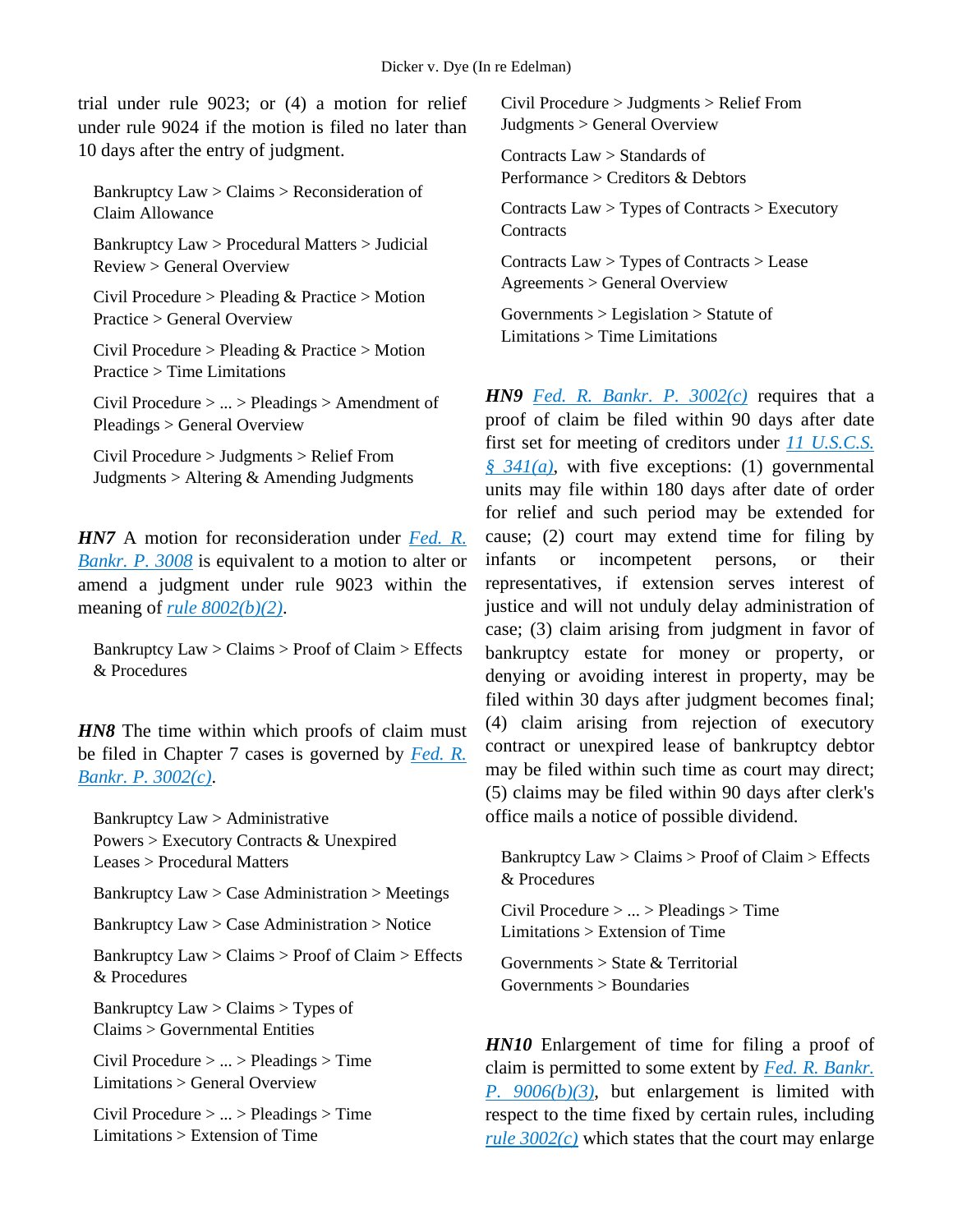the time for taking action under rules  $1006(b)(2)$ , 1017(e), 3002(c), 4003(b), 4004(a), 4007(c), 8002, and 9033, only to the extent and under the conditions stated in those rules.

Bankruptcy  $Law > Claim > Proof$  of  $Claim > Effects$ & Procedures

Civil Procedure > ... > Pleadings > Time Limitations > Extension of Time

*HN11* The bankruptcy court cannot enlarge the time for filing a proof of claim unless one of the six situations listed in *[Fed. R. Bankr. P. 3002\(c\)](http://advance.lexis.com/api/document?collection=statutes-legislation&id=urn:contentItem:4YF7-GMP1-NRF4-41HD-00000-00&context=1000516)* exists.

Bankruptcy Law > Claims > Proof of Claim > Effects & Procedures

Civil Procedure > ... > Pleadings > Time Limitations > Extension of Time

*HN12 [Fed. R. Bankr. P. 9006\(b\)\(2\)](http://advance.lexis.com/api/document?collection=statutes-legislation&id=urn:contentItem:4YF7-GJ51-NRF4-42SW-00000-00&context=1000516)*, *[\(3\)](http://advance.lexis.com/api/document?collection=statutes-legislation&id=urn:contentItem:4YF7-GJ51-NRF4-42SW-00000-00&context=1000516)* generally permits enlargement of time based on a showing of excusable neglect by enumerating those time requirements excluded from the operation of the excusable neglect standard. One of the time requirements listed as excepted in *[rule 9006\(b\)\(3\)](http://advance.lexis.com/api/document?collection=statutes-legislation&id=urn:contentItem:4YF7-GJ51-NRF4-42SW-00000-00&context=1000516)* is that governing the filing of proofs of claim in Chapter 7 cases. Such filings are governed exclusively by *[rule 3002\(c\)](http://advance.lexis.com/api/document?collection=statutes-legislation&id=urn:contentItem:4YF7-GMP1-NRF4-41HD-00000-00&context=1000516)*.

Bankruptcy Law > Claims > Proof of Claim > Content, Evidence & Form

Bankruptcy Law > Claims > Proof of Claim > Effects & Procedures

Governments > Legislation > Statute of Limitations > Time Limitations

<span id="page-3-0"></span>*HN13* The doctrine of the "informal proof of claim" is well established in the Ninth Circuit, which has long applied the so-called rule of liberality in amendments. Under this doctrine, a timely informal proof of claim may be later amended by the filing of a formal proof of claim after the bar date.

Bankruptcy Law > Claims > Proof of Claim > Content, Evidence & Form

Bankruptcy  $Law > Claim > Proof$  of  $Claim > Effects$ & Procedures

Contracts Law > ... > Negotiable Instruments > Enforcement > Claims to Instruments

Governments > Legislation > Statute of Limitations > Time Limitations

*HN14* In order for a timely informal proof of claim to exist there must have been presented, within the time limit, by or on behalf of the creditor, some written instrument which brings to the attention of the court the nature and amount of the claim.

Bankruptcy Law > Claims > Proof of Claim > Content, Evidence & Form

Bankruptcy Law > Claims > Proof of Claim > Effects & Procedures

*HN15* A lack of prejudice is not dispositive with respect to whether an informal proof of claim exists. A creditor still must establish each of the elements that have consistently been required by the cases for over 75 years: (1) presentment of a writing; (2) within the time for the filing of claims; (3) by or on behalf of the creditor; (4) bringing to the attention of the court; (5) the nature and amount of a claim asserted against the estate.

**Counsel:** David S. White, JACOBSON, WHITE, DIAMOND & BORDY, Los Angeles, CA, for Clifford S. Dicker, Appellant(s).

Jon R. Calhoun, DUMAS & ASSOCIATES, Los Angeles, CA, for Carolyn A. Dye, Chapter 7 Trustee, Appellee(s).

**Judges:** Before: WEISSBRODT, <sup>[1](#page-3-0)</sup> MEYERS, and BRANDT, Bankruptcy Judges.

# **Opinion by:** WEISSBRODT

 $\overline{a}$ 

<sup>1</sup> Honorable Arthur S. Weissbrodt, Bankruptcy Judge for the Northern District of California, sitting by designation.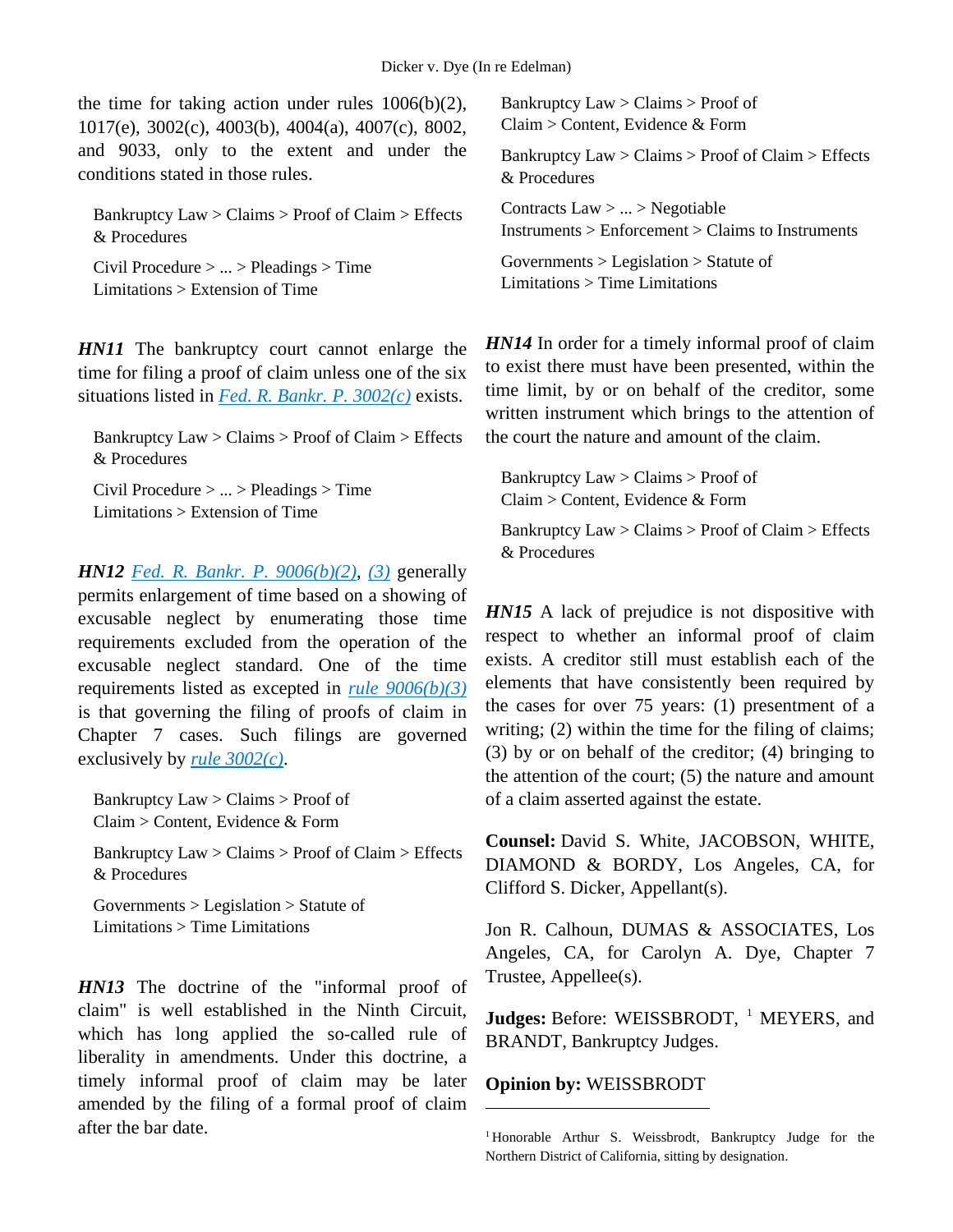# **Opinion**

### **[\*148] OPINION**

WEISSBRODT, Bankruptcy Judge:

Appeal is taken from two orders made by the Bankruptcy Court: (1) an order sustaining the Chapter  $7<sup>2</sup>$  $7<sup>2</sup>$  $7<sup>2</sup>$  Trustee's objection to a creditor's claim; and (2) an order denying the creditor's motion for reconsideration of the first order.

**[\*\*2]** We AFFIRM both of the Bankruptcy Court's orders.

### **I. FACTS**

 $\overline{a}$ 

Except as otherwise noted, the parties agree that no relevant facts are in dispute.

On October 5, 1992, Jack I. Edelman ("Debtor") filed a petition under Chapter 11. Appellant Clifford S. Dicker ("Creditor") was scheduled as one of Debtor's twenty largest unsecured creditors.

On July 29, 1993, Debtor's case was converted to Chapter 7 upon motion by the United States Trustee. No formal proof of claim was filed by or on behalf of Creditor in the Chapter 11 case. [3](#page-4-1)

On September 15, 1993, the Bankruptcy Court issued a "Notice of Commencement **[\*\*3]** of Case Under Chapter 7 of the Bankruptcy Code, Meeting of Creditors, and Fixing Dates", setting October 19, 1993 as the date for the meeting of creditors under *[§ 341\(a\)](http://advance.lexis.com/api/document?collection=statutes-legislation&id=urn:contentItem:4YF7-GWF1-NRF4-40PS-00000-00&context=1000516)* and fixing January 18, 1994 (ninety days after October 19) as the last day on which creditors may file proofs of claim.

Such notice was mailed on the date it was issued to all scheduled creditors, including both Creditor and his attorney, David S. White ("White"). Creditor does not contend that either notice was not received. No formal proof of claim was filed in the Chapter 7 case by or on behalf of Creditor until January 24, 1994.

On Monday, January 17, 1994 (one day before the claims bar date), at 4:31 a.m. PST, the Northridge earthquake (6.7 magnitude on the Richter scale) struck 20 miles west-northwest of Los Angeles. White attempted to enter his office building in Los Angeles on Tuesday, January 18, but was unable to do so because of earthquake damage and tests being conducted to determine the extent of the damage; he tried again on Friday, January 21, with the same result, and was finally able to enter his office building on Monday, January 24.

On January 24, 1994, White filed in Debtor's Chapter 7 case **[\*\*4]** a proof of claim on behalf of Creditor, asserting an unsecured, nonpriority claim of \$ 127,944. Such proof of claim attaches as an exhibit a copy of a complaint filed by Creditor against Debtor in the Los Angeles County Superior Court on August 22, 1991, in which Creditor sought unpaid attorney fees of \$ 127,944.00 for legal services rendered by Creditor during Debtor's marital dissolution action ("State Court Complaint").

During the Chapter 11 case, White or his associates telephoned the United States Trustee over a dozen times. A declaration of White filed in the Bankruptcy Court states that the reason for the calls

<span id="page-4-0"></span><sup>&</sup>lt;sup>2</sup>Unless otherwise noted, all statutory references are to the Bankruptcy Code, *11 U.S.C. § 101 et seq.*, all "Rule" references are to the Federal Rules of Bankruptcy Procedure, and all "FRCP" references are to the Federal Rules of Civil Procedure.

<span id="page-4-1"></span><sup>&</sup>lt;sup>3</sup> If a claim had been filed in the Chapter 11 case, it would have been deemed filed in the post-conversion Chapter 7 case, pursuant to Rule 1019(3), which pertains to "all claims actually filed by a creditor before conversion". That Rule does not, however, cause claims that are merely scheduled pre-conversion, rather than "actually filed" preconversion, to be deemed filed in the Chapter 7 case postconversion.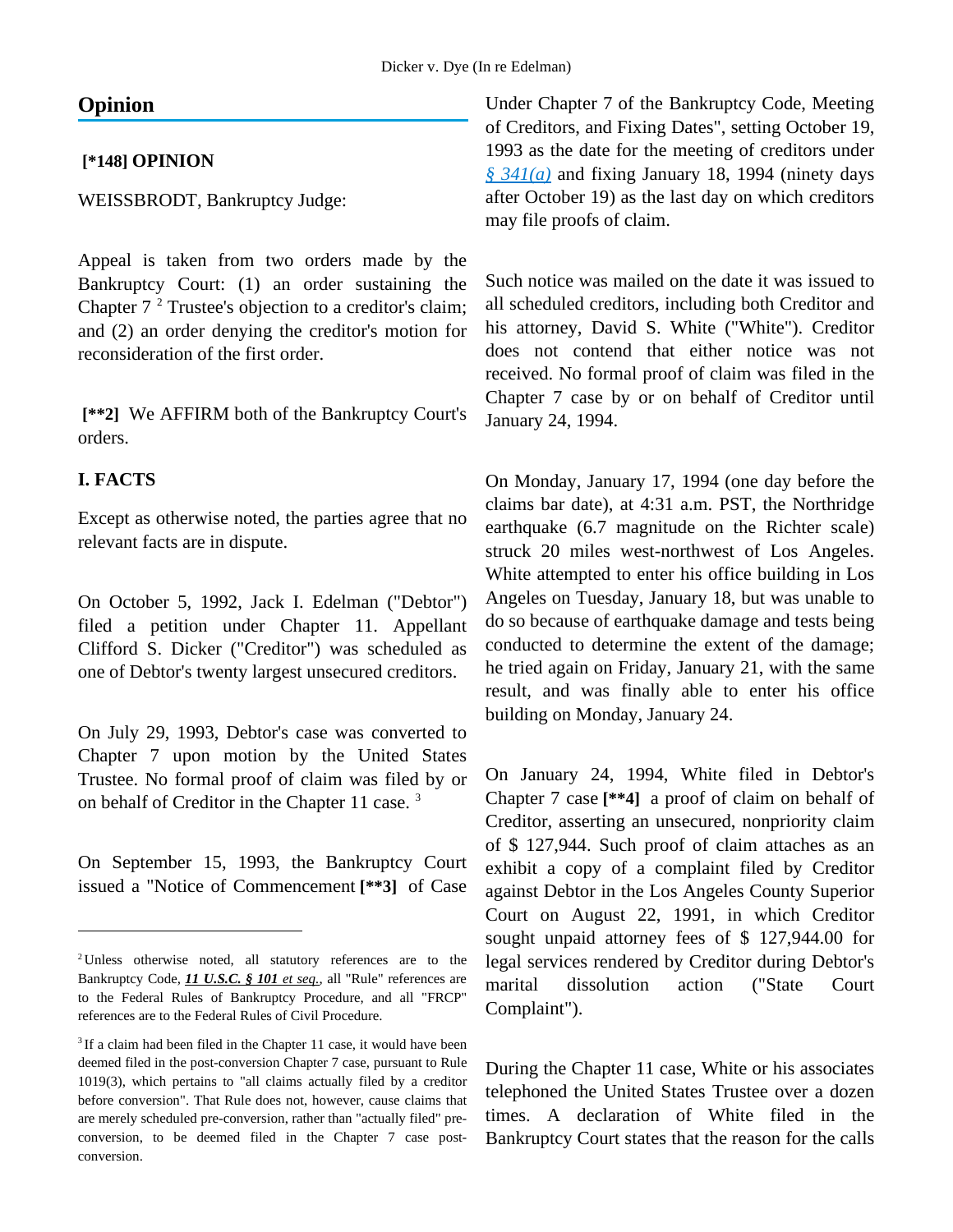was to determine the status of the bankruptcy case as it affected Creditor's State Court action, and that the United States Trustee was thus made aware of the State Court Complaint by such calls.<sup>[4](#page-5-0)</sup>

**[\*\*5] [\*149]** On June 19, 1998, Appellee Carolyn Dye, the trustee of Debtor's Chapter 7 case ("Trustee"), filed an objection to Creditor's claim, based on the proof of claim having been filed six days late. Creditor opposed, arguing that his State Court Complaint should be treated as a timely informal proof of claim capable of being amended by his untimely formal proof of claim. The matter was heard by the Bankruptcy Court on August 13, 1998; Trustee's objection was sustained and Creditor's claim was disallowed in full.

On August 21, 1998, the Bankruptcy Court's order sustaining Trustee's objection to Creditor's claim was filed; the order was entered on August 24, 1998. The order recites that Trustee's objection was based on the claim having been filed late, but states no basis for the Bankruptcy Court's ruling. The record on appeal does not include a transcript of the August 13 hearing, nor any written findings of fact and conclusions of law.

On August 24, 1998, Creditor filed a "Motion for Reconsideration", citing *[Rule 3008](http://advance.lexis.com/api/document?collection=statutes-legislation&id=urn:contentItem:4YF7-GT91-NRF4-40PK-00000-00&context=1000516)* and arguing the discovery of new facts not previously presented to the court. A declaration of White in support of the motion stated that, in the four and a half years between **[\*\*6]** the filing of Creditor's claim and Trustee's objection to it, White had forgotten that the reason for the late filing was disruption caused by the earthquake. Trustee opposed and the matter was heard by the Bankruptcy Court on October 13, 1998. Creditor's motion was denied to the extent that it sought to have the order sustaining Trustee's

<span id="page-5-1"></span> $\overline{a}$ 

objection vacated in full, but the Bankruptcy Court did allow Creditor's claim under  $\S$  726(a)(3) as a tardily filed claim. [5](#page-5-1) The order states as grounds for denial that, under the facts of the case, neither *[Rule](http://advance.lexis.com/api/document?collection=statutes-legislation&id=urn:contentItem:4YF7-GMP1-NRF4-41HD-00000-00&context=1000516)  [3002\(c\)](http://advance.lexis.com/api/document?collection=statutes-legislation&id=urn:contentItem:4YF7-GMP1-NRF4-41HD-00000-00&context=1000516)* nor case law provided the Bankruptcy Court with discretion to extend a Chapter 7 claims bar date, and none of the exceptions listed in subsections (2), (3), (4), or (5) of *[Rule 3002\(c\)](http://advance.lexis.com/api/document?collection=statutes-legislation&id=urn:contentItem:4YF7-GMP1-NRF4-41HD-00000-00&context=1000516)* was applicable. The order further states that the Bankruptcy Court had determined that no order or directive pertaining to the bankruptcy courts for the Central District of California was effective as of January 17, 1994 that purported to extend the deadline for filings otherwise due on that date by statute or rule.

**[\*\*7]** On October 28, 1998, the Bankruptcy Court's order denying Creditor's motion for reconsideration was filed; the order was entered on November 2, 1998.

On November 10, 1998, Creditor filed his notice of appeal from both of the Bankruptcy Court orders.

#### **II. ISSUES**

 $\overline{a}$ 

A. Whether Creditor's notice of appeal was timely with respect to the Bankruptcy Court's order sustaining Trustee's objection to Creditor's claim.

B. Whether the Bankruptcy Court had discretion to enlarge the time for filing a claim in a Chapter 7 case, in circumstances other than those permitted by *[Rule 3002\(c\)](http://advance.lexis.com/api/document?collection=statutes-legislation&id=urn:contentItem:4YF7-GMP1-NRF4-41HD-00000-00&context=1000516)*.

<span id="page-5-0"></span><sup>4</sup> Trustee argues on appeal that there is no evidence of what was said during those calls, but White's declaration does constitute some evidence; the record on appeal does not contain any other evidence on that point.

<sup>&</sup>lt;sup>5</sup> Tardily filed claims allowed under § 726(a)(3) are paid only after all administrative expenses and timely filed claims (except claims for certain kinds of penalties) have been paid in full, but prior to payment of interest on unsecured claims and the return of any surplus funds to the bankruptcy debtor. Pleadings filed by Trustee in the Bankruptcy Court state that the estate is not solvent and will produce a dividend of only 39.50% to other unsecured creditors, so allowance of Creditor's claim in the junior priority category of § 726(a)(3) will not permit any dividend to be paid to Creditor (*i.e.*, the effect of such allowance in this case is the same as if the claim had been fully disallowed).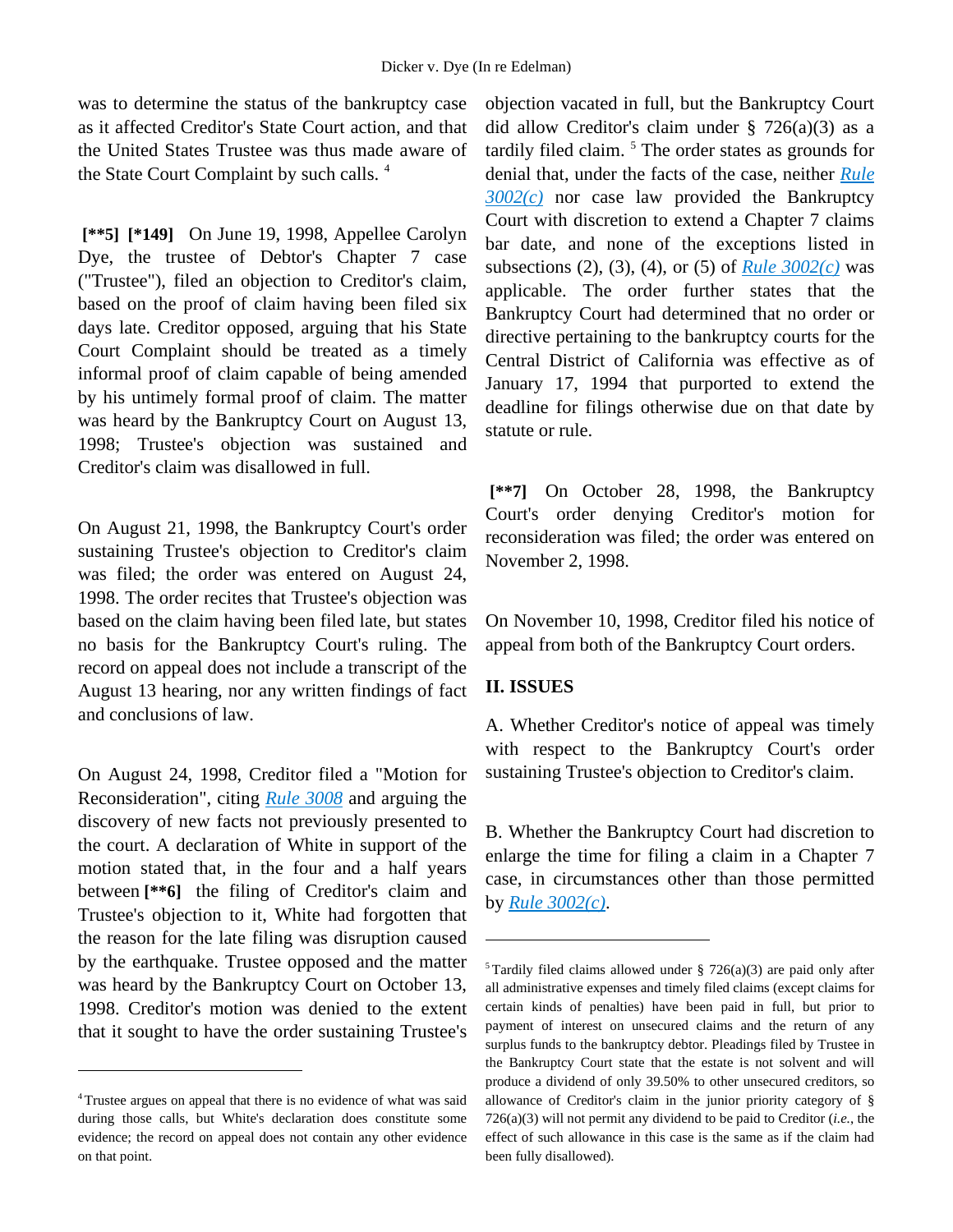C. Whether Creditor's State Court Complaint constituted a timely informal proof of claim.

# **III. STANDARD OF REVIEW**

*HN1* The timeliness of an appeal is a jurisdictional issue to be determined by the panel *sua sponte, [Rettig v. Peters \(In re Peters\), 191 B.R. 411 \(9th](http://advance.lexis.com/api/document?collection=cases&id=urn:contentItem:3S4V-MTN0-003B-X50M-00000-00&context=1000516)  [Cir. BAP 1996\)](http://advance.lexis.com/api/document?collection=cases&id=urn:contentItem:3S4V-MTN0-003B-X50M-00000-00&context=1000516)*.

**[\*150]** *HN2* The existence of discretion to enlarge filing periods and the existence of an informal proof of claim are questions of law to be reviewed *de novo, [Pizza of Hawaii, Inc. v. Shakey's, Inc.](http://advance.lexis.com/api/document?collection=cases&id=urn:contentItem:3S4X-H7X0-0039-P055-00000-00&context=1000516)  [\(Matter of Pizza of Hawaii, Inc.\), 761 F.2d 1374](http://advance.lexis.com/api/document?collection=cases&id=urn:contentItem:3S4X-H7X0-0039-P055-00000-00&context=1000516)  [\(9th Cir. 1985\)](http://advance.lexis.com/api/document?collection=cases&id=urn:contentItem:3S4X-H7X0-0039-P055-00000-00&context=1000516)*.

*HN3* Denial of a motion for reconsideration **[\*\*8]** is reviewed for abuse of discretion, *[Alexander v.](http://advance.lexis.com/api/document?collection=cases&id=urn:contentItem:3S4V-NG70-003B-X1K6-00000-00&context=1000516)  [Bleau \(In re Negrete\), 183 B.R. 195 \(9th Cir. BAP](http://advance.lexis.com/api/document?collection=cases&id=urn:contentItem:3S4V-NG70-003B-X1K6-00000-00&context=1000516)  [1995\)](http://advance.lexis.com/api/document?collection=cases&id=urn:contentItem:3S4V-NG70-003B-X1K6-00000-00&context=1000516)*.

# **IV. DISCUSSION**

A. *Timeliness of appeal from order sustaining Trustee's objection*

Trustee does not raise the issue of whether Creditor's appeal is timely with respect to the Bankruptcy Court's order sustaining Trustee's objection. Nevertheless, *HN4* "federal courts are under an independent obligation to examine their own jurisdiction", *see [FW/PBS, Inc. v. City of](http://advance.lexis.com/api/document?collection=cases&id=urn:contentItem:3S4X-8GW0-003B-42B7-00000-00&context=1000516)  [Dallas,](http://advance.lexis.com/api/document?collection=cases&id=urn:contentItem:3S4X-8GW0-003B-42B7-00000-00&context=1000516) 493 U.S. 215, 231, [110 S. Ct. 596, 607, 107](http://advance.lexis.com/api/document?collection=cases&id=urn:contentItem:3S4X-8GW0-003B-42B7-00000-00&context=1000516)  [L. Ed. 2d 603 \(1990\)](http://advance.lexis.com/api/document?collection=cases&id=urn:contentItem:3S4X-8GW0-003B-42B7-00000-00&context=1000516)*, even when the parties do not contest it, *id.*

*HN5* Pursuant to *[Rule 8002\(a\)](http://advance.lexis.com/api/document?collection=statutes-legislation&id=urn:contentItem:4YF7-GW11-NRF4-41Y5-00000-00&context=1000516)*, a notice of appeal must be filed within ten days from entry of the order under appeal. The Bankruptcy Court's order sustaining Trustee's objection to Creditor's claim was entered on August 24, 1998 and Creditor's notice of appeal was not filed until November 10, 1998, far more than ten days after entry.

*HN6* It is true that, pursuant to *[Rule 8002\(b\)](http://advance.lexis.com/api/document?collection=statutes-legislation&id=urn:contentItem:4YF7-GW11-NRF4-41Y5-00000-00&context=1000516)*, the time within which to file a notice of appeal is tolled by the timely filing of certain motions; under such circumstances, the time for filing a notice of appeal is ten days from entry **[\*\*9]** of the order disposing of the tolling motion. The motions that operate to toll the time within which to appeal are set forth in *[Rule 8002\(b\)](http://advance.lexis.com/api/document?collection=statutes-legislation&id=urn:contentItem:4YF7-GW11-NRF4-41Y5-00000-00&context=1000516)* as follows:

(1) [a motion] to amend or make additional findings of fact under Rule 7052, whether or not granting the motion would alter the judgment;

(2) [a motion] to alter or amend the judgment under Rule 9023;

(3) [a motion] for a new trial under Rule 9023; or

(4) [a motion] for relief under Rule 9024 if the motion is filed no later than 10 days after the entry of judgment.

However, Creditor did not file a motion under any of those rules. Rather, the motion filed by Creditor expressly seeks "reconsideration" pursuant to *[Rule](http://advance.lexis.com/api/document?collection=statutes-legislation&id=urn:contentItem:4YF7-GT91-NRF4-40PK-00000-00&context=1000516)  [3008](http://advance.lexis.com/api/document?collection=statutes-legislation&id=urn:contentItem:4YF7-GT91-NRF4-40PK-00000-00&context=1000516)*, which provides for reconsideration of orders allowing or disallowing claims, and which is not among the tolling motions enumerated by *[Rule](http://advance.lexis.com/api/document?collection=statutes-legislation&id=urn:contentItem:4YF7-GW11-NRF4-41Y5-00000-00&context=1000516)  [8002\(b\)](http://advance.lexis.com/api/document?collection=statutes-legislation&id=urn:contentItem:4YF7-GW11-NRF4-41Y5-00000-00&context=1000516)*.

In a case under the former Bankruptcy Act, *[Wood,](http://advance.lexis.com/api/document?collection=cases&id=urn:contentItem:3S4X-1YS0-0039-M4K4-00000-00&context=1000516)  [Trustee v. Richmond \(In re Branding Iron Steak](http://advance.lexis.com/api/document?collection=cases&id=urn:contentItem:3S4X-1YS0-0039-M4K4-00000-00&context=1000516)  [House\), 536 F.2d 299 \(9th Cir. 1976\)](http://advance.lexis.com/api/document?collection=cases&id=urn:contentItem:3S4X-1YS0-0039-M4K4-00000-00&context=1000516)* ("*Branding Iron*"), the Ninth Circuit considered whether a motion for reconsideration under Bankruptcy Rule 307 (the predecessor of current *[Rule 3008](http://advance.lexis.com/api/document?collection=statutes-legislation&id=urn:contentItem:4YF7-GT91-NRF4-40PK-00000-00&context=1000516)*) operated to toll the time within **[\*\*10]** which to file a notice of appeal under Bankruptcy Rule 802(b) (the predecessor of current *[Rule 8002\(b\)](http://advance.lexis.com/api/document?collection=statutes-legislation&id=urn:contentItem:4YF7-GW11-NRF4-41Y5-00000-00&context=1000516)*):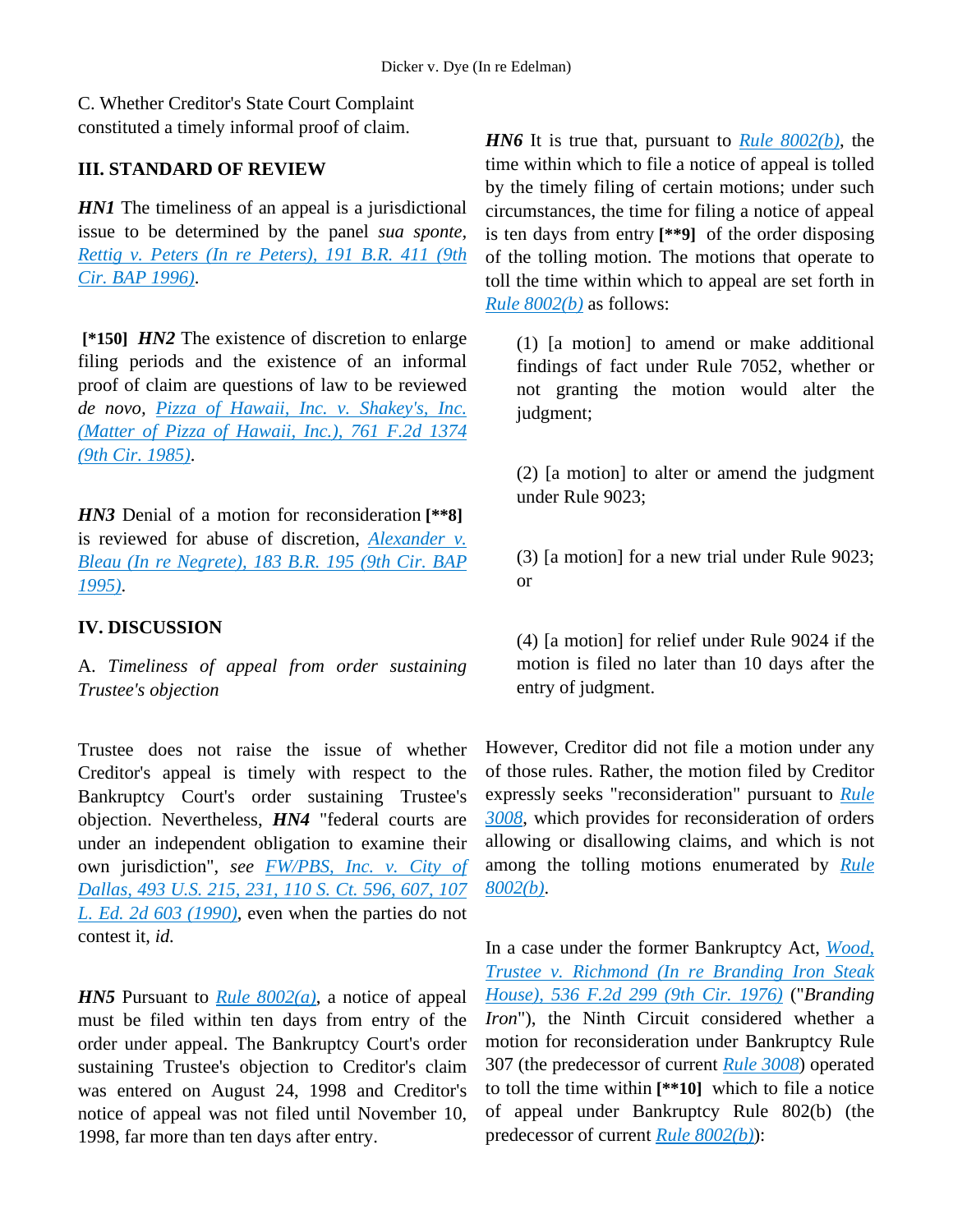We conclude that a motion to reconsider is a motion to "alter or amend the judgment" within the meaning of Rule 802(b)(3) [footnote omitted] and that its filing extends the ordinary time limitation for appeal. [citation and footnote omitted] It would be a waste of judicial resources to require that an appeal be filed when the granting of a pending motion to reconsider might eliminate the need for an appeal.

*[Branding Iron, at 301](http://advance.lexis.com/api/document?collection=cases&id=urn:contentItem:3S4X-1YS0-0039-M4K4-00000-00&context=1000516)*. There appears to be no binding authority directly on point under the Bankruptcy Code, but there is no apparent reason why the rationale of *Branding Iron* should not continue to apply under the Code and the current version of the Rule. *Branding Iron* was cited with approval by this Panel in *[Hansen v. Finn \(In re](http://advance.lexis.com/api/document?collection=cases&id=urn:contentItem:3S4V-N7H0-0039-K0FW-00000-00&context=1000516)  [Curry & Sorensen, Inc.\), 57 B.R. 824, 827 \(9th Cir.](http://advance.lexis.com/api/document?collection=cases&id=urn:contentItem:3S4V-N7H0-0039-K0FW-00000-00&context=1000516)  [BAP 1986\)](http://advance.lexis.com/api/document?collection=cases&id=urn:contentItem:3S4V-N7H0-0039-K0FW-00000-00&context=1000516)*, a case under the Code concerning the tolling effect **[\*151]** of "motions for reconsideration" in general:

The federal rules do not contemplate motions for reconsideration. *[Smith v. Hudson, 600 F.2d](http://advance.lexis.com/api/document?collection=cases&id=urn:contentItem:3S4W-VP20-0039-M0W6-00000-00&context=1000516)  [60, 62 \(6th Cir.1979\)](http://advance.lexis.com/api/document?collection=cases&id=urn:contentItem:3S4W-VP20-0039-M0W6-00000-00&context=1000516)*; **[\*\*11]** *[In re Morrison,](http://advance.lexis.com/api/document?collection=cases&id=urn:contentItem:3S4V-R2S0-0039-K4FR-00000-00&context=1000516)  [\[26 B.R. 57, 60 \(Bankr. N. Ohio 1982\)\]](http://advance.lexis.com/api/document?collection=cases&id=urn:contentItem:3S4V-R2S0-0039-K4FR-00000-00&context=1000516)*. However, there is a policy of liberally construing appellate rules to carry out the desire of Congress to promote fairness in the administration of justice and a just determination of litigation. *Bordallo v. Reyes, 763 F.2d 1098, 1102 (9th Cir.1985)*. Therefore, motions for reconsideration have traditionally been treated as motions to alter or amend under *Rule 59(e), Fed.R.Civ.P.*, if the motion draws into question the correctness of the trial court's decision. *See [In re Branding Iron Steak House,](http://advance.lexis.com/api/document?collection=cases&id=urn:contentItem:3S4X-1YS0-0039-M4K4-00000-00&context=1000516)  [\[536 F.2d 299 \(9th Cir. 1976\)\]](http://advance.lexis.com/api/document?collection=cases&id=urn:contentItem:3S4X-1YS0-0039-M4K4-00000-00&context=1000516)* at 301; *[Bestran](http://advance.lexis.com/api/document?collection=cases&id=urn:contentItem:3S4W-Y6R0-003B-G2HT-00000-00&context=1000516)  [Corp. v. Eagle Comtronics, Inc., 720 F.2d 1019](http://advance.lexis.com/api/document?collection=cases&id=urn:contentItem:3S4W-Y6R0-003B-G2HT-00000-00&context=1000516)  [\(9th Cir.1983\)](http://advance.lexis.com/api/document?collection=cases&id=urn:contentItem:3S4W-Y6R0-003B-G2HT-00000-00&context=1000516)*; *In re 6 & [40 Inv. Group, Inc.,](http://advance.lexis.com/api/document?collection=cases&id=urn:contentItem:3S4X-JSK0-0039-P0DS-00000-00&context=1000516)  [\[752 F.2d 515, 516 \(10th Cir. 1985\)\]](http://advance.lexis.com/api/document?collection=cases&id=urn:contentItem:3S4X-JSK0-0039-P0DS-00000-00&context=1000516)* at 515- 16.

There is authority on point in other jurisdictions,

where cases under the Code have held that a motion pursuant to *[Rule 3008](http://advance.lexis.com/api/document?collection=statutes-legislation&id=urn:contentItem:4YF7-GT91-NRF4-40PK-00000-00&context=1000516)* does operate as a tolling motion under *[Rule 8002\(b\)](http://advance.lexis.com/api/document?collection=statutes-legislation&id=urn:contentItem:4YF7-GW11-NRF4-41Y5-00000-00&context=1000516)*, *see, e.g.: [Abraham v.](http://advance.lexis.com/api/document?collection=cases&id=urn:contentItem:3S4W-XBK0-001B-K142-00000-00&context=1000516)  [Aguilar \(Matter of Aguilar\), 861 F.2d 873 \(5th Cir.](http://advance.lexis.com/api/document?collection=cases&id=urn:contentItem:3S4W-XBK0-001B-K142-00000-00&context=1000516)  [1988\)](http://advance.lexis.com/api/document?collection=cases&id=urn:contentItem:3S4W-XBK0-001B-K142-00000-00&context=1000516)*; *[In re Ambassador Park Hotel, Ltd., 61 B.R.](http://advance.lexis.com/api/document?collection=cases&id=urn:contentItem:3S4N-9M40-0039-R1H0-00000-00&context=1000516)  [792 \(N.D. Tex. 1986\)](http://advance.lexis.com/api/document?collection=cases&id=urn:contentItem:3S4N-9M40-0039-R1H0-00000-00&context=1000516)*; **[\*\*12]** *[Winkel Group v.](http://advance.lexis.com/api/document?collection=cases&id=urn:contentItem:3S4N-9TF0-0054-40H3-00000-00&context=1000516)  [Frontier Airlines, 108 B.R. 274 \(D. Colo. 1989\)](http://advance.lexis.com/api/document?collection=cases&id=urn:contentItem:3S4N-9TF0-0054-40H3-00000-00&context=1000516)*; *[U.S. v. Colvin, 203 B.R. 930 \(N.D. Tex. 1996\)](http://advance.lexis.com/api/document?collection=cases&id=urn:contentItem:3S4N-6JD0-006F-P25Y-00000-00&context=1000516)*. We conclude that Creditor's *HN7* motion for reconsideration under *[Rule 3008](http://advance.lexis.com/api/document?collection=statutes-legislation&id=urn:contentItem:4YF7-GT91-NRF4-40PK-00000-00&context=1000516)* was equivalent to a motion to alter or amend a judgment under Rule 9023 within the meaning of *[Rule 8002\(b\)\(2\)](http://advance.lexis.com/api/document?collection=statutes-legislation&id=urn:contentItem:4YF7-GW11-NRF4-41Y5-00000-00&context=1000516)*.

Creditor's motion was timely: *[Rule 3008](http://advance.lexis.com/api/document?collection=statutes-legislation&id=urn:contentItem:4YF7-GT91-NRF4-40PK-00000-00&context=1000516)* imposes no limit for the filing of motions under *[Rule 3008](http://advance.lexis.com/api/document?collection=statutes-legislation&id=urn:contentItem:4YF7-GT91-NRF4-40PK-00000-00&context=1000516)* but Rule 9023 incorporates *FRCP 59(e)*, which provides that motions under *FRCP 59(e)* must be filed within ten days after entry of judgment, and Creditor's motion was filed on the same day that the Bankruptcy Court's order sustaining Trustee's objection was entered. Accordingly, Creditor's motion for reconsideration did operate to toll the time within which to appeal the Bankruptcy Court's order sustaining Trustee's objection, and that time therefore did not commence to run until entry of the Bankruptcy Court's order disposing of Debtor's motion for reconsideration. Since Creditor's notice of appeal was filed within ten days after entry of the Bankruptcy Court's order denying the reconsideration motion, the appeal is timely with respect to both of the Bankruptcy Court **[\*\*13]** orders.

# B. *Discretion to enlarge time for filing claims in Chapter 7 cases*

Creditor repeats on appeal the argument made to the Bankruptcy Court, that his claim was filed late because of White's inability to gain access to his office from Monday, January 17 (the date of the earthquake, one day prior to the claims bar date) until Monday, January 24 (the date on which the claim was filed). He urges that discretion is available under § 105 for what he describes as an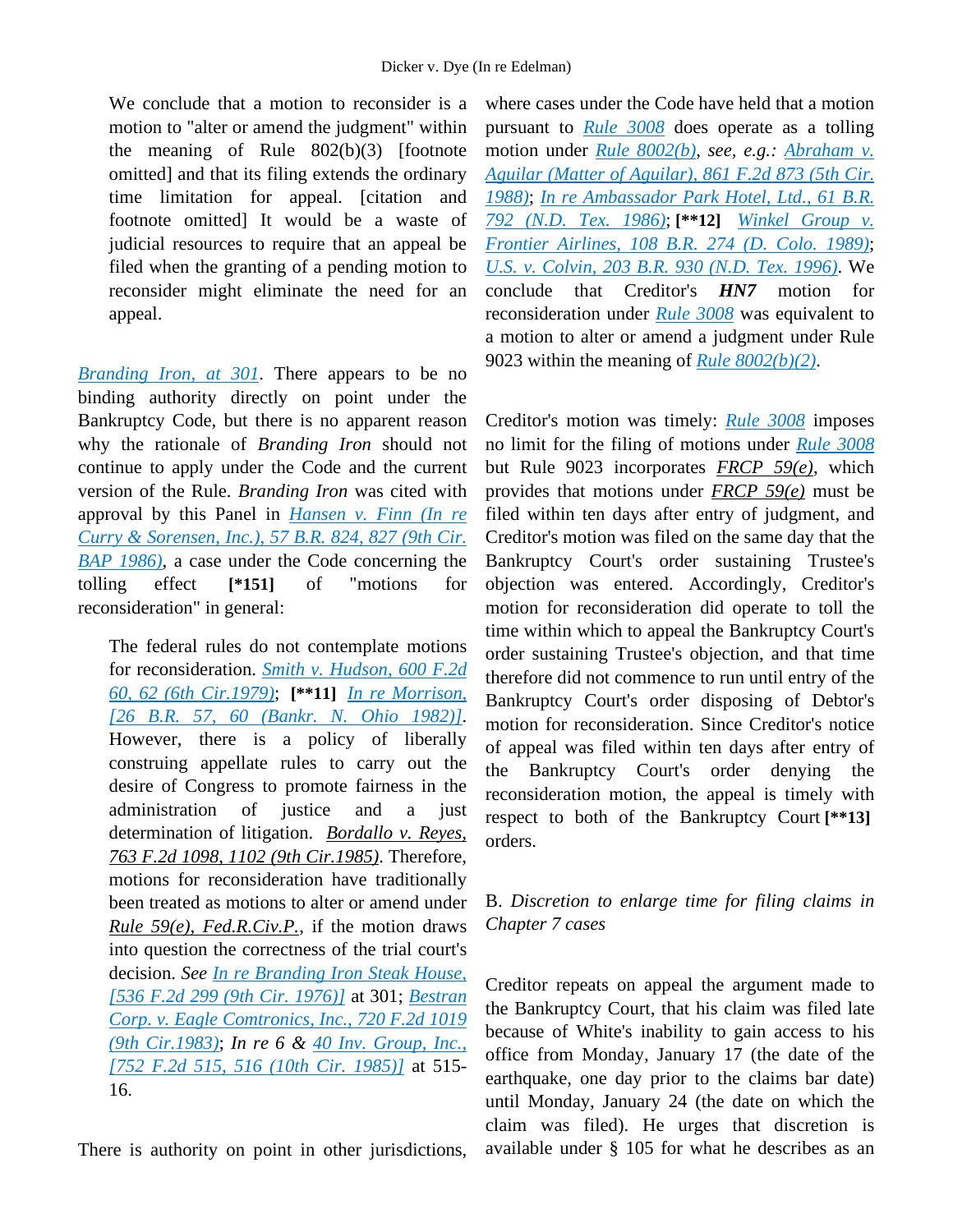"Act of God" and points out that some state courts adopted emergency orders permitting late filings when timely filing was prevented by the earthquake.<sup>[6](#page-8-0)</sup>

*HN8* The time within which proofs of claim must be filed in Chapter 7 cases is governed by **[\*\*14]** *[Rule 3002\(c\)](http://advance.lexis.com/api/document?collection=statutes-legislation&id=urn:contentItem:4YF7-GMP1-NRF4-41HD-00000-00&context=1000516)*. *HN9* That Rule requires filing within ninety days after the date first set for the meeting of creditors called under *[§ 341\(a\)](http://advance.lexis.com/api/document?collection=statutes-legislation&id=urn:contentItem:4YF7-GWF1-NRF4-40PS-00000-00&context=1000516)*, with five exceptions: (1) governmental units may file within 180 days after the date of the order for relief and such period may be extended for cause; (2) the court may extend the time for filing by infants or incompetent persons, or their representatives, if extension **[\*152]** serves the interest of justice and will not unduly delay the administration of the case; (3) a claim arising from a judgment in favor of the bankruptcy estate for money or property, or denying or avoiding an interest in property, may be filed within 30 days after the judgment becomes final; (4) a claim arising from the rejection of an executory contract or unexpired lease of the bankruptcy debtor may be filed within such time as the court may direct; (5) claims may be filed within ninety days after the clerk's office mails a notice of possible dividend.

*HN10* Enlargement of time is permitted to some extent by *[Rule 9006](http://advance.lexis.com/api/document?collection=statutes-legislation&id=urn:contentItem:4YF7-GJ51-NRF4-42SW-00000-00&context=1000516)*, but enlargement is limited with respect to the time fixed by certain rules, including *[Rule 3002\(c\)](http://advance.lexis.com/api/document?collection=statutes-legislation&id=urn:contentItem:4YF7-GMP1-NRF4-41HD-00000-00&context=1000516)*:

The court may enlarge the time for taking action under Rules **[\*\*15]** 1006(b)(2), 1017(e), 3002(c), 4003(b), 4004(a), 4007(c), 8002, and 9033, only to the extent and under the conditions stated in those rules.

 $\overline{a}$ 

*[Rule 9006\(b\)\(3\)](http://advance.lexis.com/api/document?collection=statutes-legislation&id=urn:contentItem:4YF7-GJ51-NRF4-42SW-00000-00&context=1000516)*. As set forth above, *[Rule 3002\(c\)](http://advance.lexis.com/api/document?collection=statutes-legislation&id=urn:contentItem:4YF7-GMP1-NRF4-41HD-00000-00&context=1000516)* provides only five exceptions to the ninety day filing period, none of which applies to this case (Creditor does not contend that any of those exceptions applies here). In *[Zidell, Inc. v. Forsch](http://advance.lexis.com/api/document?collection=cases&id=urn:contentItem:3S4X-1570-003B-54J6-00000-00&context=1000516)  [\(In re Coastal Alaska Lines, Inc.\), 920 F.2d 1428](http://advance.lexis.com/api/document?collection=cases&id=urn:contentItem:3S4X-1570-003B-54J6-00000-00&context=1000516)  [\(9th Cir. 1990\)](http://advance.lexis.com/api/document?collection=cases&id=urn:contentItem:3S4X-1570-003B-54J6-00000-00&context=1000516)* ("*Coastal Alaska*"), the Ninth Circuit considered whether bankruptcy courts have discretion, based on equitable jurisdiction and the powers granted by § 105, to enlarge the time for filing claims in Chapter 7 cases, despite the strictures of *[Rule 9006\(b\)\(3\)](http://advance.lexis.com/api/document?collection=statutes-legislation&id=urn:contentItem:4YF7-GJ51-NRF4-42SW-00000-00&context=1000516)* and *[Rule 3002\(c\)](http://advance.lexis.com/api/document?collection=statutes-legislation&id=urn:contentItem:4YF7-GMP1-NRF4-41HD-00000-00&context=1000516)*:

This argument is inconsistent with the express limitations imposed by *[Rule 9006\(b\)\(3\)](http://advance.lexis.com/api/document?collection=statutes-legislation&id=urn:contentItem:4YF7-GJ51-NRF4-42SW-00000-00&context=1000516)* on the bankruptcy court's discretion to extend time.

Several courts have rejected Zidell's argument, holding that "*[Bankruptcy Rule 3002\(c\)](http://advance.lexis.com/api/document?collection=statutes-legislation&id=urn:contentItem:4YF7-GMP1-NRF4-41HD-00000-00&context=1000516)* is peremptory and that a bankruptcy court lacks any equitable power to enlarge the time for filing a proof of claim unless one of the six situations in *[Rule 3002\(c\)](http://advance.lexis.com/api/document?collection=statutes-legislation&id=urn:contentItem:4YF7-GMP1-NRF4-41HD-00000-00&context=1000516)* exists." [citations and footnote omitted] **[\*\*16]** We agree with these cases and hold that *HN11* the bankruptcy court cannot enlarge the time for filing a proof of claim unless one of the six situations listed in *[Rule 3002\(c\)](http://advance.lexis.com/api/document?collection=statutes-legislation&id=urn:contentItem:4YF7-GMP1-NRF4-41HD-00000-00&context=1000516)* exists. [footnote omitted]

*[Coastal Alaska, at 1432-33](http://advance.lexis.com/api/document?collection=cases&id=urn:contentItem:3S4X-1570-003B-54J6-00000-00&context=1000516)*. [7](#page-8-1) *And see [Pioneer](http://advance.lexis.com/api/document?collection=cases&id=urn:contentItem:3RJ6-FCN0-003B-R0KY-00000-00&context=1000516)  [Investment Services Co. v. Brunswick Associates](http://advance.lexis.com/api/document?collection=cases&id=urn:contentItem:3RJ6-FCN0-003B-R0KY-00000-00&context=1000516)  [Ltd. Partnership, 507 U.S. 380, 389, 113 S. Ct.](http://advance.lexis.com/api/document?collection=cases&id=urn:contentItem:3RJ6-FCN0-003B-R0KY-00000-00&context=1000516)  [1489, 1495, 123 L. Ed. 2d 74 \(1993\)](http://advance.lexis.com/api/document?collection=cases&id=urn:contentItem:3RJ6-FCN0-003B-R0KY-00000-00&context=1000516)* ("*Pioneer*"), which points out that, while *HN12 [Rule 9006](http://advance.lexis.com/api/document?collection=statutes-legislation&id=urn:contentItem:4YF7-GJ51-NRF4-42SW-00000-00&context=1000516)* generally permits enlargement of time based on a showing of excusable neglect:

Subsections (b)(2) and (b)(3) of *[Rule 9006](http://advance.lexis.com/api/document?collection=statutes-legislation&id=urn:contentItem:4YF7-GJ51-NRF4-42SW-00000-00&context=1000516)* enumerate those time requirements excluded from the operation of the 'excusable neglect' standard. One of the time requirements listed as excepted in *[Rule 9006\(b\)\(3\)](http://advance.lexis.com/api/document?collection=statutes-legislation&id=urn:contentItem:4YF7-GJ51-NRF4-42SW-00000-00&context=1000516)* is that governing

 $\overline{a}$ 

<span id="page-8-1"></span><span id="page-8-0"></span><sup>&</sup>lt;sup>6</sup>Creditor refers to similar emergency measures also having been adopted by federal courts, but cites no specific order. The Bankruptcy Court's order denying Creditor's motion for reconsideration states that the Bankruptcy Court determined that there was no such order pertaining to the Bankruptcy Court.

<sup>7</sup> The sixth exception that was formerly provided by *[Rule 3002\(c\)](http://advance.lexis.com/api/document?collection=statutes-legislation&id=urn:contentItem:4YF7-GMP1-NRF4-41HD-00000-00&context=1000516)* was eliminated by amendment in 1996; it pertained to the filing of claims in estates with surplus funds.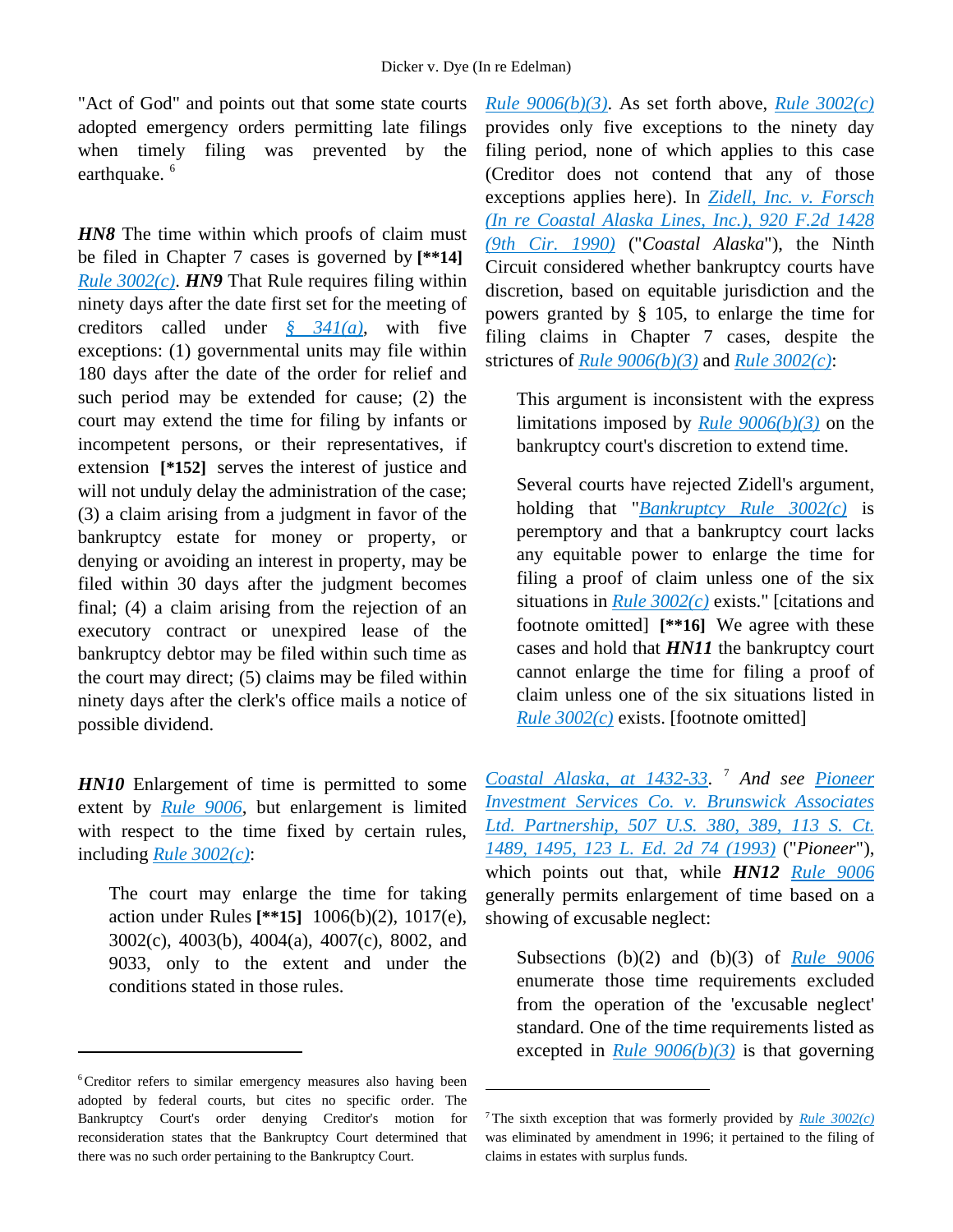the filing of proofs of claim in Chapter 7 cases. Such filings are governed exclusively by *[Rule](http://advance.lexis.com/api/document?collection=statutes-legislation&id=urn:contentItem:4YF7-GMP1-NRF4-41HD-00000-00&context=1000516)  [3002\(c\)](http://advance.lexis.com/api/document?collection=statutes-legislation&id=urn:contentItem:4YF7-GMP1-NRF4-41HD-00000-00&context=1000516)*.

**[\*\*17]** Creditor acknowledges that excusable neglect is not a defense against failure to abide by the requirements of *[Rule 3002\(c\)](http://advance.lexis.com/api/document?collection=statutes-legislation&id=urn:contentItem:4YF7-GMP1-NRF4-41HD-00000-00&context=1000516)*, but argues that an "Act of God" is a different basis for relief and one that is not foreclosed by *Coastal Alaska*. It is true that the creditor in *Coastal Alaska* merely *failed* to file timely rather than having been *prevented* from filing timely (as Creditor alleges is the situation here), but that case nevertheless does address the precise issue of whether bankruptcy courts have any discretion to alter the limitations imposed by *[Rule 3002\(c\)](http://advance.lexis.com/api/document?collection=statutes-legislation&id=urn:contentItem:4YF7-GMP1-NRF4-41HD-00000-00&context=1000516)*, and its ruling that such discretion does not exist is unqualified. The holding is that "the bankruptcy court cannot enlarge the time for filing a proof of claim unless one of the six situations listed in *[Rule 3002\(c\)](http://advance.lexis.com/api/document?collection=statutes-legislation&id=urn:contentItem:4YF7-GMP1-NRF4-41HD-00000-00&context=1000516)* exists", not that enlargement is not permitted under the facts of that case, or that enlargement is **[\*153]** not permitted in the absence of an "Act of God" or similarly-caused impossibility or prevention. The rule of *Coastal Alaska* simply is that no source of discretion exists -- neither equitable jurisdiction, nor § 105, nor anything else -- and a source is not created even if a good reason is presented **[\*\*18]** for why a source *should* exist. To excuse lateness that is caused by prevention would be to exercise discretion that *Coastal Alaska* has found bankruptcy courts do not possess. Creditor cites *Pioneer*, which recognizes the concept of prevention by "Act of God" but does so in the context of considering what constitutes excusable neglect, whereas excusable neglect (as *Pioneer* points out and as Creditor concedes) does not apply to *[Rule 3002\(c\)](http://advance.lexis.com/api/document?collection=statutes-legislation&id=urn:contentItem:4YF7-GMP1-NRF4-41HD-00000-00&context=1000516)*. Creditor offers no authority in support of courts having discretion to alter the requirements of *[Rule 3002\(c\)](http://advance.lexis.com/api/document?collection=statutes-legislation&id=urn:contentItem:4YF7-GMP1-NRF4-41HD-00000-00&context=1000516)* under circumstances of prevention or impossibility, nor does there appear to be any. *Coastal Alaska* does cite less extreme examples of situations in which courts have seen fit to enlarge time under *[Rule](http://advance.lexis.com/api/document?collection=statutes-legislation&id=urn:contentItem:4YF7-GMP1-NRF4-41HD-00000-00&context=1000516)  [3002\(c\)](http://advance.lexis.com/api/document?collection=statutes-legislation&id=urn:contentItem:4YF7-GMP1-NRF4-41HD-00000-00&context=1000516)* (*e.g.*, erroneous information from court

clerk's office, lack of notice of bar date, etc.) but finds that "we do not believe that those cases can be reconciled with *[Rule 3002\(c\)](http://advance.lexis.com/api/document?collection=statutes-legislation&id=urn:contentItem:4YF7-GMP1-NRF4-41HD-00000-00&context=1000516)*", *[920 F.2d at 1433](http://advance.lexis.com/api/document?collection=cases&id=urn:contentItem:3S4X-1570-003B-54J6-00000-00&context=1000516)*.

Creditor urges that there is "ample need for precedent to address the overactive seismology of Southern California and to clearly *recognize* that it is not a question of *whether* the interruption in the flow **[\*\*19]** of legal business caused by the Northridge Earthquake will occur again in our lifetimes, it is only a question of *when*" (original emphases), attaching to his reply brief an appendix including copies of newspaper articles about the recent discovery of a "massive" "major blind-thrust fault" under metropolitan Los Angeles. Such arguments might support a plea for amendment of *[Rule 3002\(c\)](http://advance.lexis.com/api/document?collection=statutes-legislation&id=urn:contentItem:4YF7-GMP1-NRF4-41HD-00000-00&context=1000516)* and/or *[Rule 9006\(b\)\(3\)](http://advance.lexis.com/api/document?collection=statutes-legislation&id=urn:contentItem:4YF7-GJ51-NRF4-42SW-00000-00&context=1000516)* as to when enlargement should be permitted, but they are not persuasive when addressed to an appellate Panel that is bound by *Coastal Alaska*.

The Panel need not reach the issue of whether there is discretion to enlarge the time for filing claims in Chapter 7 cases under *true* circumstances of impossibility due to "Acts of God" or otherwise. The Ninth Circuit did not have such a factual situation before it in *Coastal Alaska* and there appear to be no cases that have dealt squarely with the question. One can certainly conceive of extraordinarily compelling circumstances where, due to death, hospitalization for serious illness such as a coma, war, natural disaster, or the like, it would be truly impossible for a creditor to file its claim on a timely basis. In this case, **[\*\*20]** however, although Creditor's attorney may not have been able to use his office due to the Northridge earthquake, Creditor has not demonstrated that it was impossible for him to file a timely proof of claim.

Thus, even if discretion were available, Creditor has not demonstrated that he would be entitled to have it exercised in this case. He does not contend that White was injured or otherwise disabled by the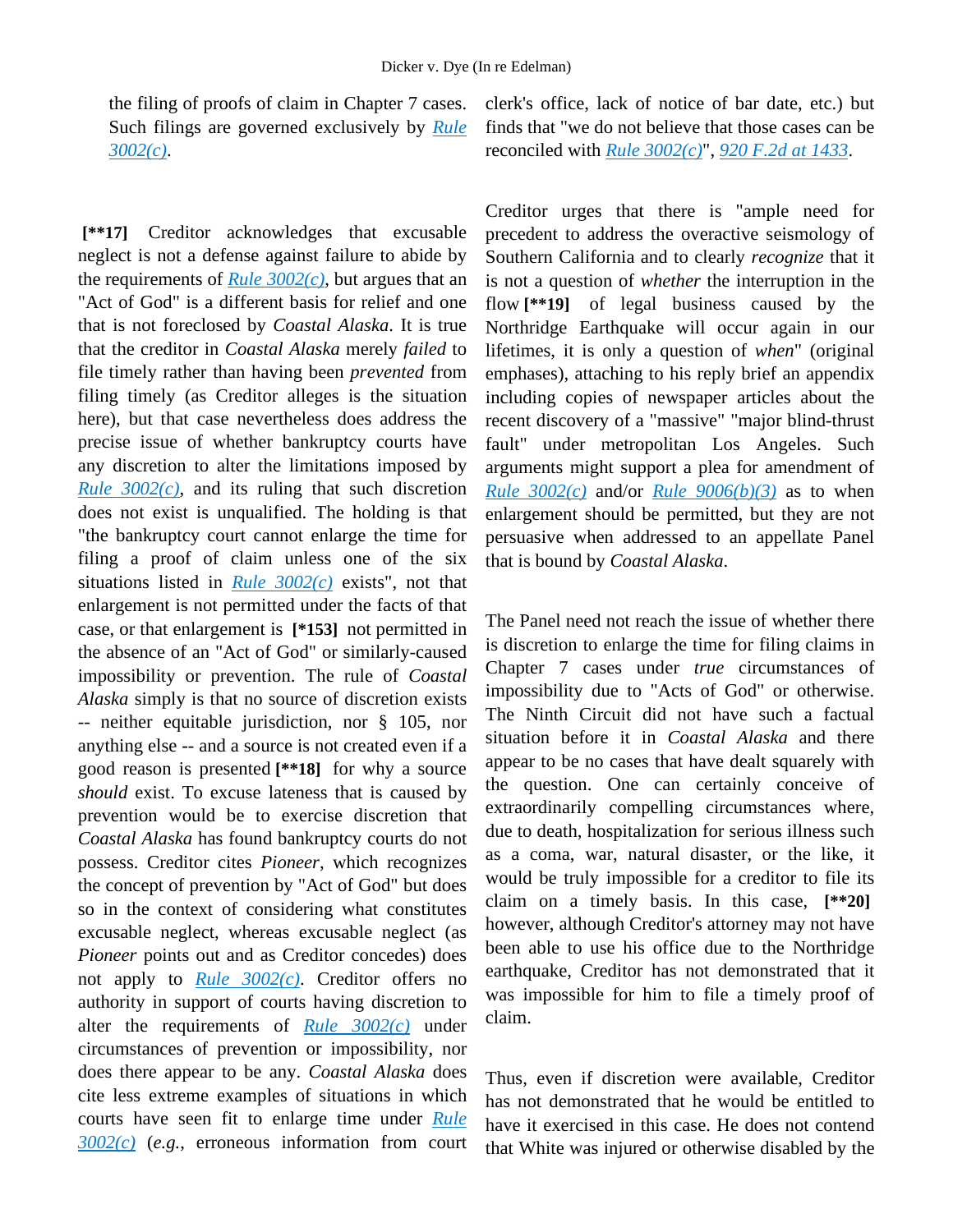earthquake -- indeed, White traveled to his office building on January 18, which was the claims bar date. He does not assert that the Bankruptcy Court was closed or inaccessible on the bar date due to the earthquake; if it had been, the filing period would have been computed under *[Rule 9006\(a\)](http://advance.lexis.com/api/document?collection=statutes-legislation&id=urn:contentItem:4YF7-GJ51-NRF4-42SW-00000-00&context=1000516)* to run to the end of the next business day on which such conditions did not exist. Creditor's stated reason for the claim not being filed until January 24 is that White could not enter his office until that date, but Creditor does not explain how such inability prevented White from going to the Bankruptcy Court on January 18 and filing a piece of paper stating that Debtor owed Creditor some amount of money (*e.g.*, "\$ 1 or more") for services rendered. [8](#page-10-0) Creditor has not demonstrated **[\*154]** that **[\*\*21]** the disruption caused by the earthquake did in fact prevent him from filing a claim by January 18, or during the 89 preceding days.

The Bankruptcy Court did not err by failing to enlarge the time for filing claims in Debtor's Chapter 7 case.

C. *Informal Claims*

 $\overline{a}$ 

Creditor argues that his State Court Complaint should be treated as a timely informal proof of claim, capable of amendment by the proof of claim that was filed on January 24, 1994.

*HN13* The doctrine of the "informal proof of claim" is well established in the Ninth Circuit, which has "long applied the so-called rule of **[\*\*22]** 'liberality in amendments,' *[In re Patterson-](http://advance.lexis.com/api/document?collection=cases&id=urn:contentItem:3S4X-2400-003B-K472-00000-00&context=1000516)[MacDonald Shipbuildingg. Co., 293 F. 190, 191](http://advance.lexis.com/api/document?collection=cases&id=urn:contentItem:3S4X-2400-003B-K472-00000-00&context=1000516)  [\(9th Cir. 1923\)](http://advance.lexis.com/api/document?collection=cases&id=urn:contentItem:3S4X-2400-003B-K472-00000-00&context=1000516)*; *[Sun Basin Lumber Co. v. United](http://advance.lexis.com/api/document?collection=cases&id=urn:contentItem:3S4X-JCS0-0039-X19X-00000-00&context=1000516)  [States, 432 F.2d 48, 49 \(9th Cir. 1970\)](http://advance.lexis.com/api/document?collection=cases&id=urn:contentItem:3S4X-JCS0-0039-X19X-00000-00&context=1000516)* (per curiam)", *[County of Napa v. Franciscan Vineyards,](http://advance.lexis.com/api/document?collection=cases&id=urn:contentItem:3S4W-W1J0-0039-M24M-00000-00&context=1000516)* 

*[Inc. \(In re Franciscan Vineyards\), 597 F.2d 181,](http://advance.lexis.com/api/document?collection=cases&id=urn:contentItem:3S4W-W1J0-0039-M24M-00000-00&context=1000516)  [182 \(9th Cir. 1979\)](http://advance.lexis.com/api/document?collection=cases&id=urn:contentItem:3S4W-W1J0-0039-M24M-00000-00&context=1000516)* (per curiam), *cert. denied*, *445 U.S. 915, 100 S. Ct. 1274, 63 L. Ed. 2d 598 (1980)* ("*Franciscan Vineyards*"). Under this doctrine, a timely informal proof of claim may be later amended by the filing of a formal proof of claim after the bar date. *HN14* In order for a timely informal proof of claim to exist:

… "there must have been presented, within the time limit, by or on behalf of the creditor, some written instrument which brings to the attention of the court the nature and amount of the claim." *[Perry v. Certificate Holders of Thrift](http://advance.lexis.com/api/document?collection=cases&id=urn:contentItem:3S4X-2HX0-0039-Y1DH-00000-00&context=1000516)  [Savings, 320 F.2d 584, 590 \(9th Cir. 1963\)](http://advance.lexis.com/api/document?collection=cases&id=urn:contentItem:3S4X-2HX0-0039-Y1DH-00000-00&context=1000516)*.

*[Franciscan Vineyards, at 183](http://advance.lexis.com/api/document?collection=cases&id=urn:contentItem:3S4W-W1J0-0039-M24M-00000-00&context=1000516)*. In *Franciscan Vineyards* (a case under the former Bankruptcy Act), the creditor sent a letter to the bankruptcy trustee prior to the bar date, enclosing tax bills owed by the bankrupt **[\*\*23]** -- the Ninth Circuit found the letter to constitute an informal proof of claim, and also held that delivery of the letter to the trustee was sufficient and it was unnecessary for the letter to be filed with the court. Informal proofs of claim have continued to be recognized under the Bankruptcy Code, *see: [Anderson-Walker](http://advance.lexis.com/api/document?collection=cases&id=urn:contentItem:3S4X-1HG0-0039-P1TX-00000-00&context=1000516)  [Industries, Inc. v. Lafayette Metals, Inc. \(In re](http://advance.lexis.com/api/document?collection=cases&id=urn:contentItem:3S4X-1HG0-0039-P1TX-00000-00&context=1000516)  [Anderson-Walker Industries, Inc.\), 798 F.2d 1285](http://advance.lexis.com/api/document?collection=cases&id=urn:contentItem:3S4X-1HG0-0039-P1TX-00000-00&context=1000516)  [\(9th Cir. 1986\)](http://advance.lexis.com/api/document?collection=cases&id=urn:contentItem:3S4X-1HG0-0039-P1TX-00000-00&context=1000516)* (letter to counsel for Chapter 7 trustee prior to claims bar date, stating that creditor was owed a certain amount and expected to be paid by the estate; the letter was held to constitute an informal proof of claim even though it was not filed with the bankruptcy court); *[Sambo's Restaurants,](http://advance.lexis.com/api/document?collection=cases&id=urn:contentItem:3S4X-JH40-0039-P4MV-00000-00&context=1000516)  [Inc. v. Wheeler \(In re Sambo's Restaurants, Inc.\),](http://advance.lexis.com/api/document?collection=cases&id=urn:contentItem:3S4X-JH40-0039-P4MV-00000-00&context=1000516)  [754 F.2d 811 \(9th Cir. 1985\)](http://advance.lexis.com/api/document?collection=cases&id=urn:contentItem:3S4X-JH40-0039-P4MV-00000-00&context=1000516)* (complaint filed in state court post-petition, followed by correspondence to attorney for Chapter 11 debtorin-possession and joint motion to transfer lawsuit to bankruptcy court, all prior to claims bar date; the combination of such documents was held to constitute an informal proof of claim even though none of them was filed with the bankruptcy court); **[\*\*24]** *[Pizza of Hawaii, Inc. v. Shakey's, Inc.](http://advance.lexis.com/api/document?collection=cases&id=urn:contentItem:3S4X-H7X0-0039-P055-00000-00&context=1000516)* 

<span id="page-10-0"></span><sup>8</sup> As discussed below, a proof of claim need not be "formal" and minimal information is required, subject to later amendment as may be necessary. Under the "informal proof of claim" doctrine, White did not even have to go to the Bankruptcy Court on January 18 and could instead have delivered a letter to Trustee's office on that date, stating that Creditor asserted a claim against the estate for some amount based on services rendered.